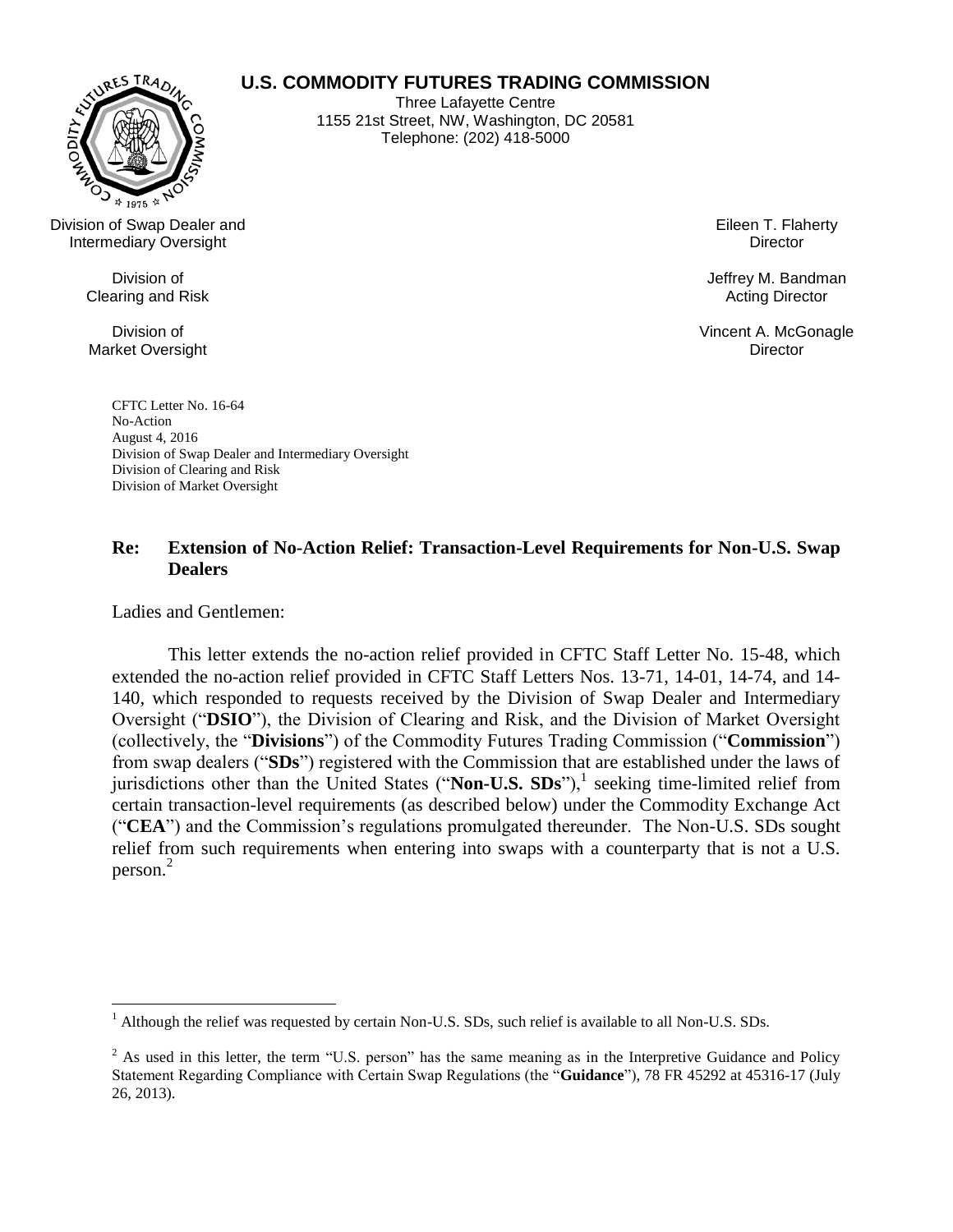Non-U.S. Swap Dealer Transaction-Level Requirements Page 2

### **I. Background**

### **A. Transaction-Level Requirements**

When entering into a swap, an SD is required to comply with certain "Transaction-Level Requirements<sup>33</sup> with respect to the transaction. The Transaction-Level Requirements cover a range of requirements under the Dodd-Frank Wall Street Reform and Consumer Protection Act<sup>4</sup> and Commission regulations promulgated thereunder: some of the requirements more directly address financial protection of SDs and their counterparties; others address more directly market efficiency and/or price discovery. The Commission believes that the Transaction-Level Requirements may be applied on a transaction-by-transaction basis.<sup>5</sup>

## **B. The DSIO Advisory**

On November 14, 2013, DSIO issued an advisory $6$  in response to inquiries from swap market participants regarding the applicability of the Commission's Transaction-Level Requirements with respect to swaps between a Non-U.S. SD (whether an affiliate or not of a U.S. person) and a non-U.S. person if the swap is arranged, negotiated, or executed by personnel or agents of the Non-U.S. SD located in the United States.

In the advisory, DSIO stated its belief that persons regularly arranging, negotiating, or executing swaps for or on behalf of an SD are performing core, front-office activities of that SD's dealing business, and thus, "a non-U.S. SD (whether an affiliate or not of a U.S. person) regularly using personnel or agents located in the U.S. to arrange, negotiate, or execute a swap with a non-U.S. person generally would be required to comply with the Transaction-Level Requirements."

# **II. Previous Relief Requested and Granted**

Subsequent to issuance of the DSIO advisory, the Divisions received multiple requests from Non-U.S. SDs for time-limited relief from compliance with the Transaction-Level

<sup>&</sup>lt;sup>3</sup> For purposes of this letter, the term "Transaction-Level Requirements" refers to the requirements set forth in Commission regulations 23.202, 23.205, 23.400 to 23.451, 23.501, 23.502, 23.503, 23.504, 23.505, 23.506, 23.610, 23.701 to 23.704, and parts 37, 38, 43, and 50. *See* Exemptive Order Regarding Compliance with Certain Swap Regulations (the "**Exemptive Order**"), 78 FR 43785 at 43794 (July 22, 2013). The Divisions note that the term "Transaction-Level Requirements," as used herein, does not include the Commission regulations on margin requirements for uncleared swaps, Commission regulations 23.150 to 161.

<sup>4</sup> *See* Dodd-Frank Wall Street Reform and Consumer Protection Act, Pub. L. No. 111-203, 124 Stat. 1376 (July 21, 2010).

<sup>5</sup> *See* Guidance, 78 FR at 45366.

<sup>&</sup>lt;sup>6</sup> The DSIO Advisory is available on the Commission's website: http://www.cftc.gov/ucm/groups/public/@lrlettergeneral/documents/letter/13-69.pdf.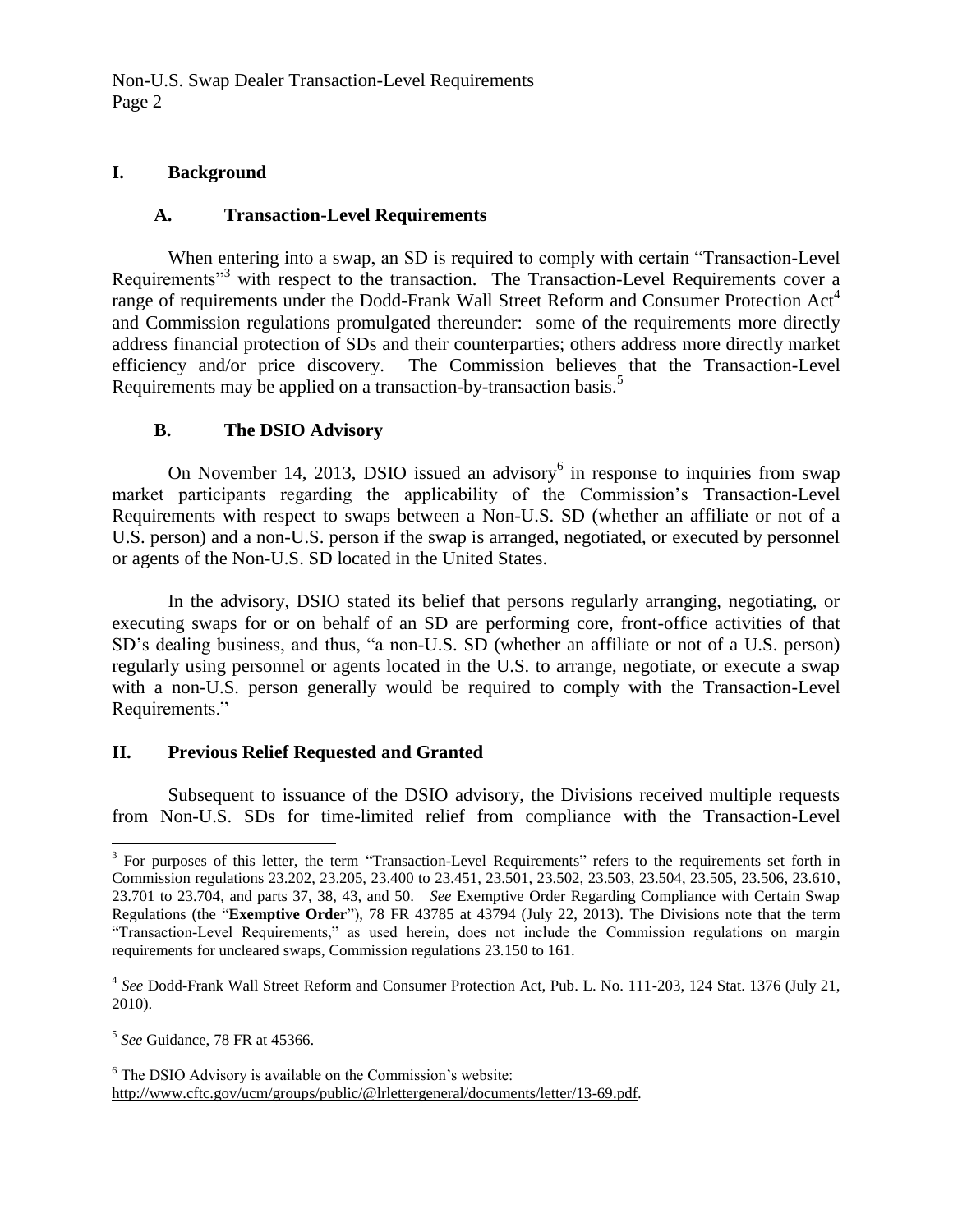Requirements when entering into swaps with non-U.S. persons that are not guaranteed affiliates<sup>7</sup> or conduit affiliates<sup>8</sup> of a U.S. person using personnel or agents located in the United States to arrange, negotiate, or execute such swaps (such swaps, the "**Covered Transactions**").

The Non-U.S. SDs represented that, in order to avoid market disruption for their non-U.S. counterparties, such time-limited relief was necessary to allow them to organize their internal policies and procedures to come into compliance with the Transaction-Level Requirements when entering into Covered Transactions.

On November 26, 2013, the Divisions granted time-limited no-action relief until January 14, 2014, with CFTC Staff Letter No. 13-71.

Subsequent to the issuance of CFTC Letter 13-71, the Commission requested public comment regarding compliance issues implicated by Covered Transactions and, thus, on January 3, 2014, the Divisions extended that time-limited no-action relief to September 15, 2014, with CFTC Staff Letter No. 14-01, to December 31, 2014, with CFTC Staff Letter No. 14-74, to September 30, 2015, with CFTC Staff Letter No. 14-140, and then to September 30, 2016 with CFTC Staff Letter No. 15-48.

#### **III. Staff Position**

 $\overline{a}$ 

As was the case in CFTC Staff Letter Nos. 13-71, 14-01, 14-74, 14-140, and 15-48, the Divisions note that, as of the date of this letter, the Divisions have not recommended that the Commission take an enforcement action against a Non-U.S. SD (whether or not an affiliate of a U.S. person) for failure to comply with any applicable Transaction-Level Requirement when entering into any Covered Transaction.

The Divisions understand that the Commission continues to diligently assess the many issues that must be addressed to ensure an appropriate balance between domestic and foreign regulatory interests with respect to the domestic activity of non-U.S. SDs, and thus the Divisions are hereby extending the date of the time-limited staff no-action relief provided in CFTC Staff Letter No. 15-48.

Accordingly, prior to the earlier of **September 30, 2017** or the effective date of any Commission action with respect to any or all of the issues discussed above, the Divisions will not recommend that the Commission take an enforcement action against a Non-U.S. SD (whether or not an affiliate of a U.S. person) for failure to comply with:

 $<sup>7</sup>$  For purposes of this letter, the terms "guarantee" and "guaranteed affiliate" have the same meaning as in the</sup> Exemptive Order. *See* 78 FR at 43794.

<sup>8</sup> For purposes of this letter, the term "conduit affiliate" has the same meaning as in the Guidance. *See* 78 FR at 45358-59.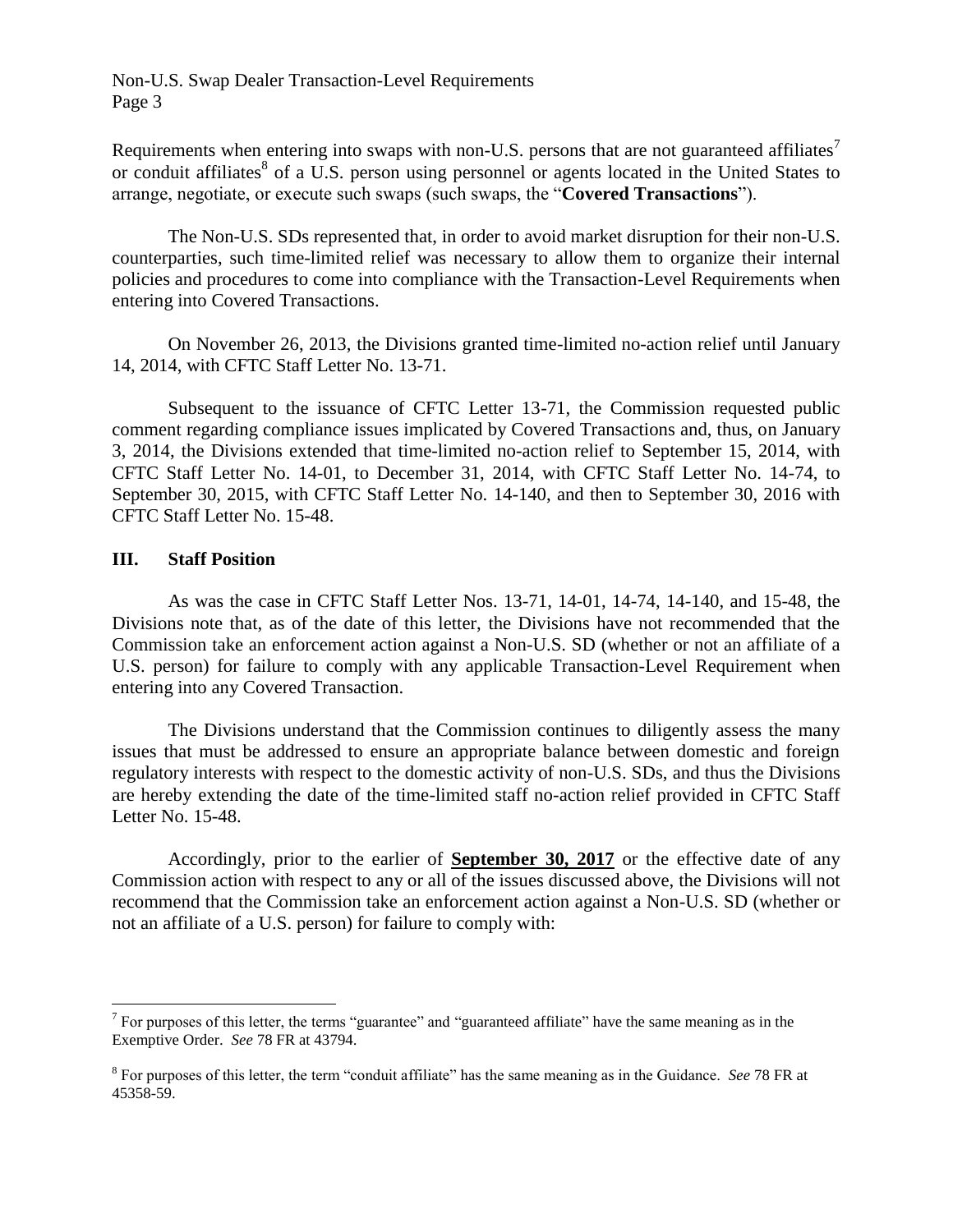Non-U.S. Swap Dealer Transaction-Level Requirements Page 4

- (a) Any applicable Transaction-Level Requirement with respect to a Covered Transaction if the Covered Transaction is not with a Non-U.S. SD; and
- (b) If the Covered Transaction is with a Non-U.S. SD, any Transaction-Level Requirement other than (i) the multilateral portfolio compression requirements under Commission regulation 23.503; and (ii) the swap trading relationship requirements under Commission regulation 23.504.

For the avoidance of doubt, Commission action with respect to any or all of the issues discussed above may include, without limitation, a rulemaking, an order, or a determination not to take action with respect to such issues, or any intervening legislative developments that render the need for this letter moot.

This letter, and the positions taken herein, represent the views of the Division of Swap Dealer and Intermediary Oversight, the Division of Clearing and Risk, and the Division of Market Oversight only, and do not necessarily represent the positions or views of the Commission or of any other office or division of the Commission.

The relief issued by this letter does not excuse persons relying on it from compliance with any other applicable requirements contained in the CEA or in the Regulations issued thereunder, nor may any person other than Non-U.S. SDs rely on it to excuse compliance with any applicable requirement contained in the CEA or in the Regulations issued thereunder.

Further, this letter, and the relief contained herein, is based upon the representations made to the Divisions. Any different, changed or omitted material facts or circumstances might render this no-action relief void. This letter does not create or confer any rights for or obligations on any person or persons subject to compliance with the CEA that bind the Commission or any of its other offices or divisions. As with all no-action letters, the Divisions retain the authority to condition further, modify, suspend, terminate, or otherwise restrict the terms of the no-action relief provided herein, in its discretion.

Should you have any questions, please do not hesitate to contact Frank Fisanich, Chief Counsel, DSIO, at (202) 418-5949, or Katherine Driscoll, Associate Chief Counsel, DSIO, at (202) 418-5544.

Very truly yours,

Eileen T. Flaherty **Director** Division of Swap Dealer and Intermediary Oversight